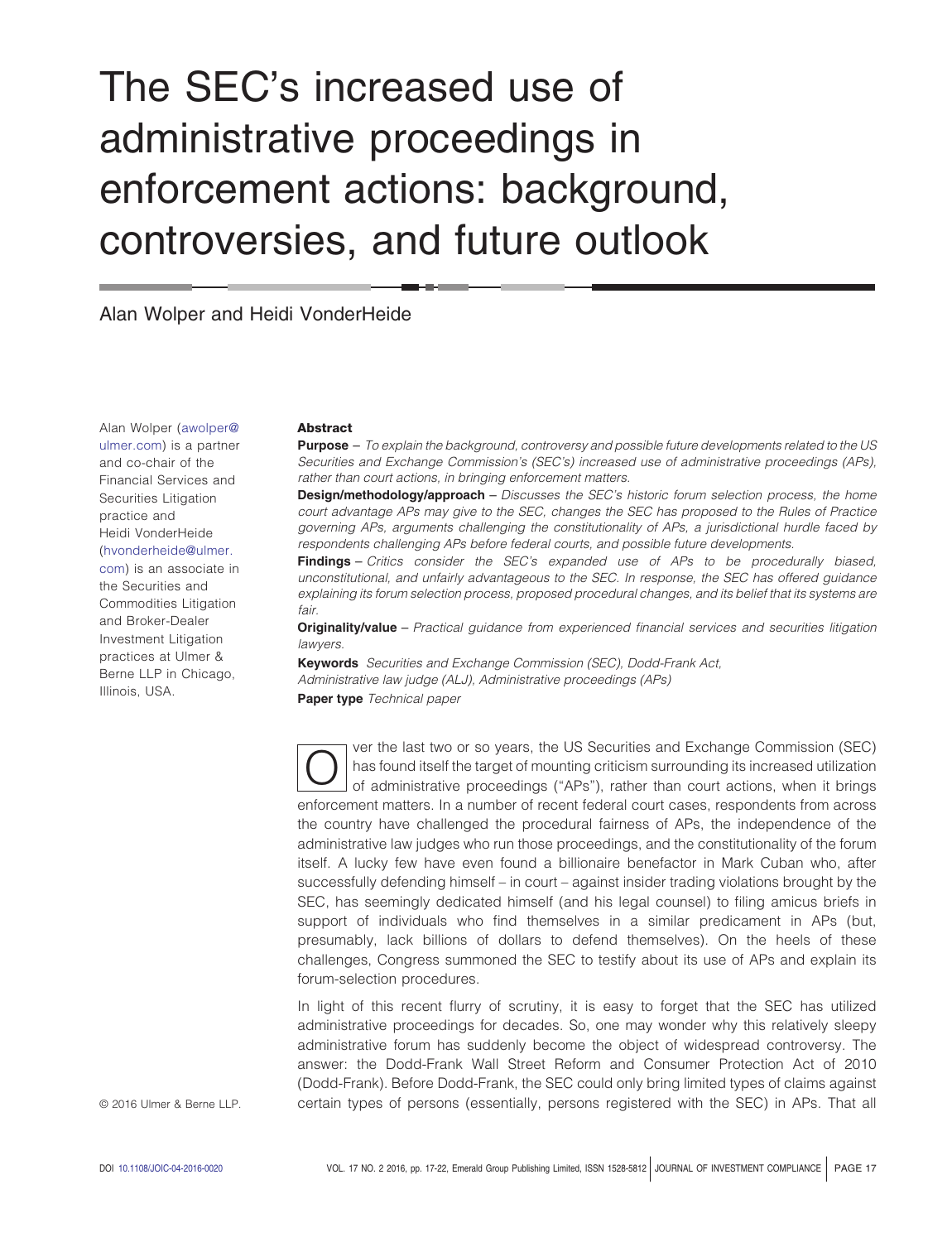changed as a result of a provision buried in the 2,000-plus-page Act. To paraphrase greatly, Dodd-Frank allowed the SEC to initiate an AP against a much broader array of respondents, to allege a more diverse range of claims against them, and, in pursuit of those claims, to ask for new and greater penalties. Taking advantage of its new abilities post-Dodd-Frank, the SEC's use of APs rose rapidly – as, more importantly, did its win rate, which hovers around 90 per cent in APs (except in 2014, when it was 100 per cent).

Suddenly, the AP, which was originally designed to be a mechanism for quickly resolving smaller matters that, excuse the pun, no one wanted to make a federal case out of, became the forum of choice for bigger, longer, and more complicated disputes.

Critics challenge the SEC's expanded use of APs in several respects. Generally speaking, they are alleged to be procedurally unfair, biased, unconstitutional, or otherwise to provide the SEC's Division of Enforcement with a "home court advantage" over its opponent. The SEC, in response, has offered guidance explaining its forum selection process, proposing procedural changes, and reaffirming its belief that its systems are fair.

To understand the issue better – and help assess the SEC's response to the challenges raised – a brief overview of this history of the SEC's enforcement procedures helps to set the stage.

#### Forum selection, a brief history

Prior to 2010, the SEC could use administrative proceedings only to seek penalties against SEC-regulated persons or entities. As to any other type of defendant, its authority was limited to obtaining orders prohibiting future law or rule violations and/or seeking disgorgement (the return of improperly received funds). Statistically, prior to 2010, the SEC used APs for some of its smaller actions (like a books and records violations, for example). These types of rule violations were more conducive to administrative proceedings than federal court. APs offer respondents limited discovery and operate on an extremely truncated timetable – progressing from initial complaint to final order in less than a year – which far outpaces the average speed of a federal proceeding. For the most part, the limited need for (and procedures allowing) discovery and the fast resolution benefited both the Division of Enforcement (fast resolution) and the respondent (comparatively inexpensive).

In 2010, with the enactment of the Dodd-Frank Act, Congress vastly expanded the authority of the administrative tribunal. For example, the SEC has been empowered to impose financial penalties on any respondent (regardless of whether they are SEC-regulated persons or entities) and to seek "collateral bars" (barring someone from the entire securities industry). Yet, while the number of cases, the size of the cases, and the importance of the cases brought before APs have all increased, the format of the proceeding itself – with its fast-paced trial schedule and limited discovery mechanisms – has remained unchanged.

What *has* changed is the SEC's preference. A decade ago, the majority of SEC cases were brought before a federal court. Today, the opposite is true, and the bulk of SEC actions are APs. The question is: has opening the door to a flood of bigger cases, without updating the applicable procedures, led to a lopsided system?

#### Home court advantage?

Many would say the answer to that question is, "yes." The AP arguably creates a number of tactical advantages for the SEC.

The first has to do with the timetable for APs. Under the current rules, the administrative law judge ("ALJ") who presides over the AP must issue his or her decision within 300 days of the filing of the initial complaint (actually called an Order Initiating Proceedings, or OIP). And, the last 60 days of that 300-day period are expressly reserved for the ALJ to review the record and write his or her opinion. So, that means the respondent has approximately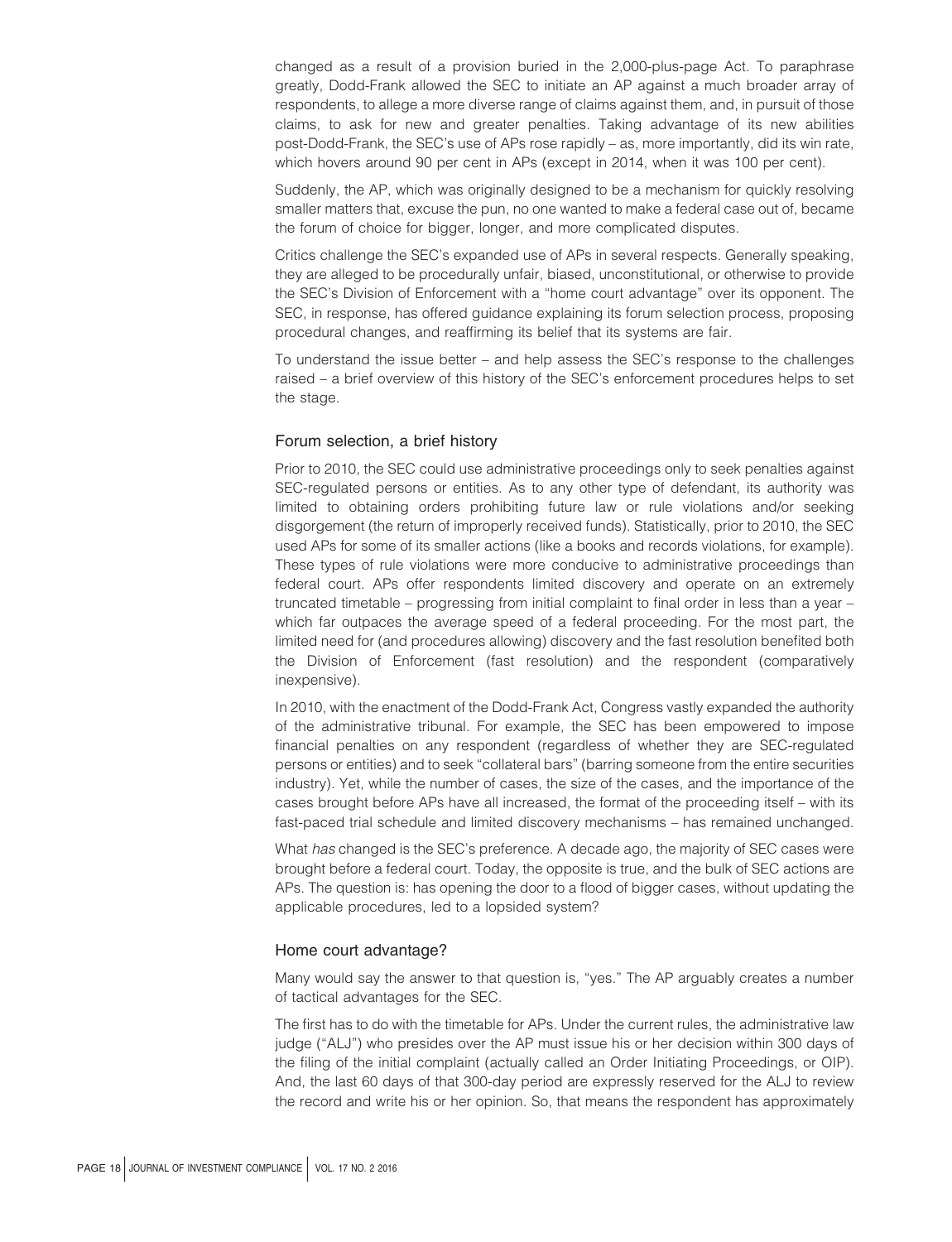four months in which to file an answer to the OIP, review documents, identify witnesses, prepare for hearing, complete and submit pre-hearing briefs, and conduct the evidentiary hearing itself.

Four months is a very aggressive preparation schedule – and one which only truly applies to the respondent. Remember, the SEC has had months, maybe years, to collect and sift through documents, depose potential witnesses, and slowly build its case prior to filing the OIP. By the time the OIP is filed, the SEC has its case virtually complete. The respondent, on the other hand, is only beginning its trial preparation, and must work ferociously just to catch up. For traditional "small" cases, that may not be a problem; but, for the big cases that the SEC now brings in APs, it is huge.

Second, APs lack many, perhaps most, of the pre-hearing discovery mechanisms and dispositive motions available to parties in federal court. For example, the Federal Rules of Civil Procedure provide the defendant the opportunity to file dispositive motions that challenge the sufficiency of the claims. A successful dispositive motion dismisses the defendant out of the action, and no further proceeding (or trial) is necessary. Under the AP Rules of Practice, by comparison, there are essentially no pre-hearing dispositive motions. The rules provide for them, but you must request and obtain leave to file one and, more importantly, statistically speaking, even if you get leave, your motion will be denied. The practical effect of this is that a respondent named in an AP will nearly always have to proceed to hearing (and to incur the stress, time and expense involved).

Similarly, APs also lack the traditional discovery procedures – depositions, interrogatories, document requests – allowed under the Federal Rules that govern court actions. During the SEC's investigation, and prior to the OIP, the SEC will almost certainly have already deposed anyone with knowledge of the facts. While the respondents will be provided a copy of that testimony (under the rules, the respondent receives a copy of Enforcement's investigative file, which would contain such transcripts), the respondent cannot take its own depositions (unless the target witness will be unavailable to testify live at the hearing).

Finally, there is the curious administrative and appellate structure that governs APs. A federal court action is initiated by the filing of a complaint. The case is administered and heard by a federal judge who has been appointed by the president of the United States. Federal rulings are appealable to the United States Court of Appeals.

APs take a much more circular route. They begin with a recommendation by the SEC's Division of Enforcement to the SEC commissioners that a proceeding be initiated against a particular respondent. The Division of Enforcement sets forth the claims it intends to bring and the facts on which those claims are based. The Commissioners review the information and decide whether to authorize the OIP. If they do authorize it, the AP is heard by an ALJ, who has been hired by and actually works for the Commission. Adverse rulings by the ALJ are appealable *back* to the commissioners (i.e., the same individuals who both authorized the case to be filed in the first place and hired the judge that heard it). Perhaps unsurprisingly, ALJ findings against respondents who appeal to the Commission are rarely reversed; in fact, respondents are far more likely to see their sanctions or penalties *increased* on appeal, rather than reduced.

#### Proposed amendments

This disparity in pre-hearing options has prompted the SEC to propose some changes to the Rules of Practice that govern APs. For example, directly addressing the AP's current "rocket docket," the proposed amendment seeks to extend the 300-day proceeding timeline and provide more time, specifically, between the initiation of the case (the OIP) and the start of the hearing. Respondents would have eight months under the proposed rule – double the current prep time – to prepare. Additionally, the time parameters could be tolled, i.e., suspended, entirely if the parties entered into settlement discussions.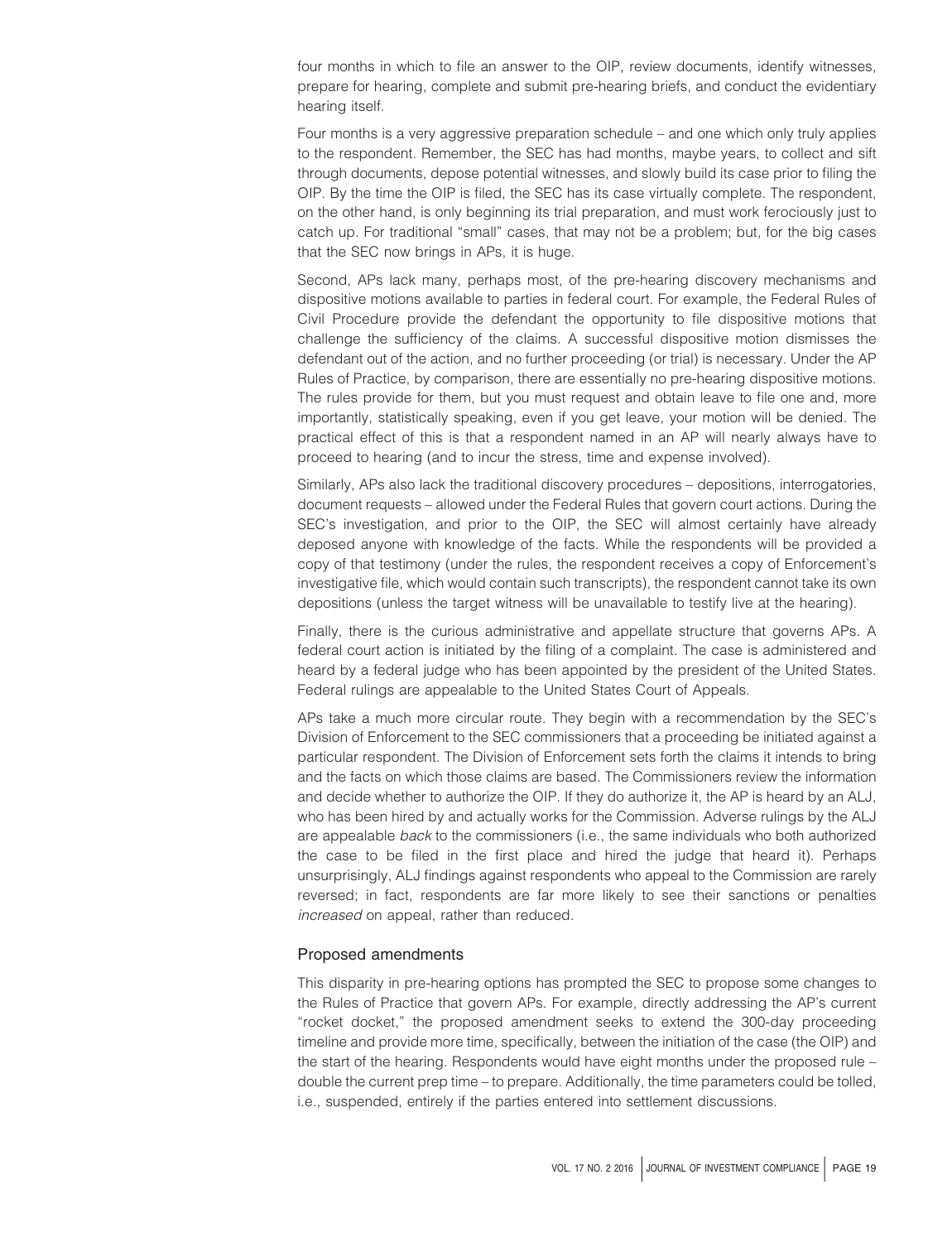This additional time will be necessary so that the respondents can take advantage of the increased discovery that has been proposed. The amendments would allow the respondent to take a limited number of witness depositions as part of the discovery process. This includes the ability to serve document requests and depose expert witnesses.

Then, once discovery is complete and the hearing begins, there will be changes to the evidentiary rules employed at the hearing itself. Under the Federal Rules of Evidence, certain types of evidence that are deemed unreliable or overly prejudicial are not admissible at trial (like hearsay, for example). Those Rules do not currently apply to APs. Instead, the current standard is only "relevance." The proposed amendments would still maintain the "relevance" threshold, but specifically exclude evidence that is deemed to be "unreliable."

There are a few other elements to the proposed changes, but the foregoing are the three most substantive, by far. While certainly a step in the right direction, they are not without limitation. Depositions are limited at either three or five per side (depending on the case), and, from the SEC's perspective, this does not include the unlimited number of pre-OIP depositions that the Division of Enforcement may take during the examination. The Rule also limits depositions to persons with knowledge of the underlying events that gave rise to the underlying claims. That is, respondents do not get to depose the SEC examiners (they'll still have to save their questions for cross-examination at the hearing).

The proposals also do not address some of the deeper, more foundational challenges that have arisen in recent months. Are these proceedings even constitutional?

### Constitutional challenges

There are a few different arguments that have been raised challenging the constitutionality of the administrative forum. AP respondents have argued that the proceedings violate the Due Process Clause, the Equal Protection Clause, and the Seventh Amendment. None of these arguments, although compelling in theory, has gained much traction with the courts.

A different and less glamourous constitutional theory has, however, had some significant success. One of the most compelling and direct challenges to the use of APs arises under Article II of the Constitution – the Appointments Clause. In short, under the Appointments Clause, the president holds the exclusive authority to appoint "officers" of the United States. Congress has the authority to vest appointment authority for "inferior officers" in the president, the courts, or in the "heads of departments."

To synthesize the issue as it applies here, currently, ALJs are hired by the SEC's Human Resources Department, like any other employee. They are not appointed by the commissioners themselves. If the ALJs are properly categorized as "employees" of the Commission, this is entirely proper. If, on the other hand, they are "inferior officers," as that term has been defined by constitutional precedent, then they have *not* been properly appointed to their positions. To be properly appointed, the commissioners themselves would have to make the appointment (not HR).

The SEC (not surprisingly) maintains that the ALJs are mere employees. Litigants who have filed federal challenges take the opposite stance, and argue the judges are indeed "inferior officers." So far, the results have been mixed. The D.C. Circuit held they were not "inferior officers," while the Southern District of New York and Northern District of Georgia held they *were*. Both rulings have been appealed and, as of this writing, we continue to await a final ruling on the issue.

While we wait, it is interesting to consider the predicament the SEC is in. Conceivably, the SEC could solve this problem today: it would simply have to ratify its HR Department's retention of the judges (the Federal Trade Commission, faced with similar challenges, took that exact step last fall). But were it to do that today, tomorrow it could face motions from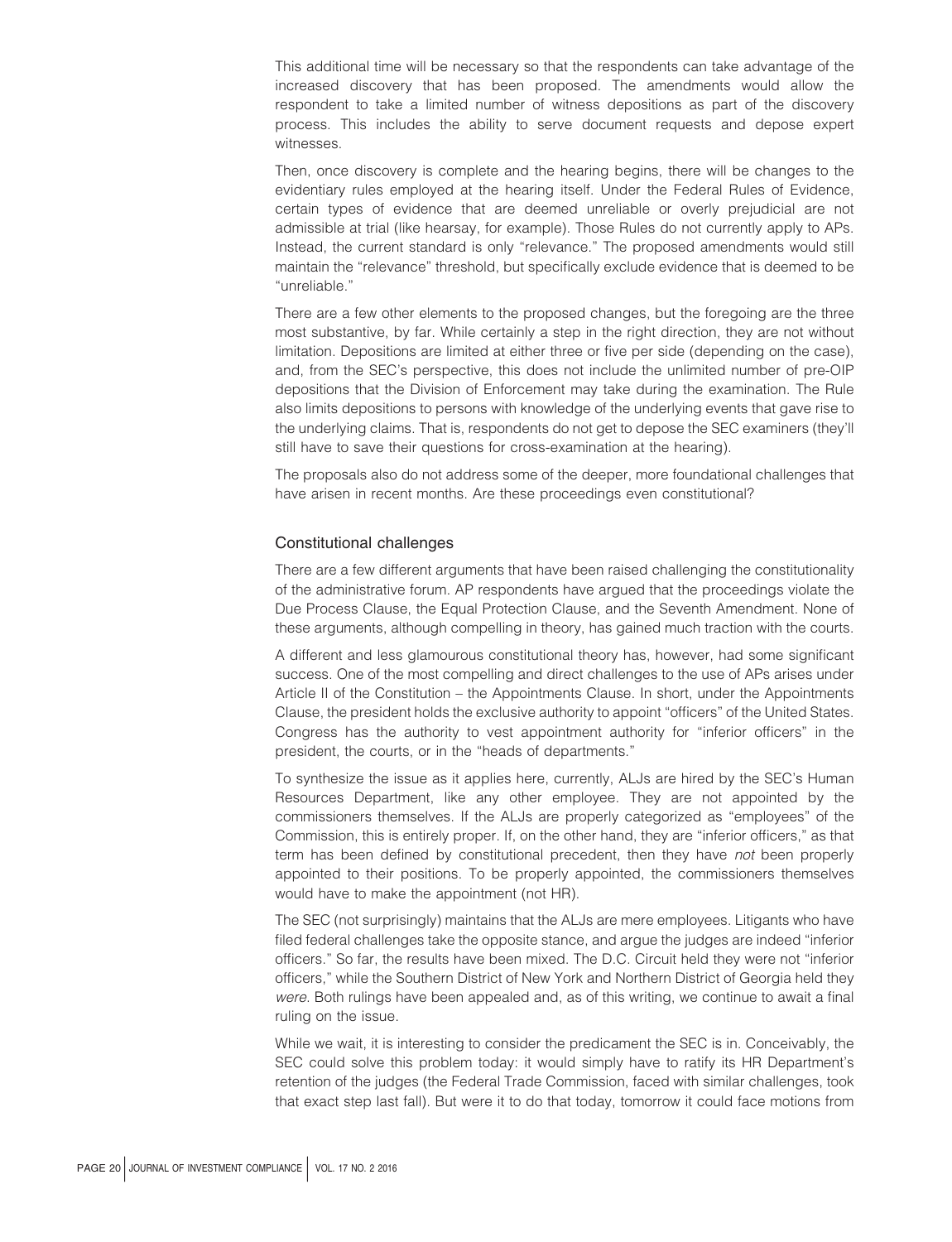every respondent in every pending administrative proceeding, seeking to have his case thrown out. Even scarier from the SEC perspective, it would risk actions by past respondents, seeking to have closed cases thrown out (as unconstitutional proceedings).

So, the SEC has resolved to fight this matter in the courts. If it is successful, and the ALJs are determined to be "employees," the SEC will have avoided one of the most serious constitutional attacks on the forum ever raised. But if the challengers win, it will be forced officially to "appoint" the judges. Whatever impact that would have on past and present cases we can only speculate.

### Jurisdictional Hurdle

Even though the federal challenges in Georgia and New York are still on appeal, to get as far as they have, they have had to overcome a significant jurisdictional issue. Normally, before a respondent can challenge an administrative proceeding before a federal court, he or she must first "exhaust" the remedies available within the administrative forum itself. That means that before someone can challenge the constitutionality of the AP in court, he or she must first go through all the motions – prepare the case, attend the hearing, and get a judgment. Absent those steps, courts are often quick to dismiss federal challenges, stating that they lack jurisdiction over the claim due to failure to exhaust administrative remedies.

This is what happened to a recent challenger, Laurie Bebo. The SEC initiated an AP against Ms Bebo in late 2015. Ms Bebo filed a lawsuit in federal court in Wisconsin seeking to enjoin the action on constitutional grounds. The federal court dismissed her action, stating it lacked jurisdiction to hear her claim because she failed to exhaust her administrative remedies. She appealed that decision to the Seventh Circuit, and that court affirmed the lower court's finding. The Seventh Circuit held that Ms Bebo was required to participate in the entire AP process – preparing her case, trying her case, losing, and then appealing the unfavorable award to the Commission – before she could challenge that proceeding in court.

Ms Bebo appealed that finding to the Supreme Court, which declined to hear the case. But, when she filed her appeal, she gained the backing of Mark Cuban, whose attorneys filed an Amicus Brief on her behalf. Cuban argued, as he has for other litigants in Ms Bebo's situation, that the Seventh Circuit's reasoning was nonsensical. Says Mr Cuban:

Bringing those challenges first to an ALJ and then to the Commission is futile, imposes a crushing cost burden, and delays the opportunity for a fair federal court hearing for years. What that means in practical terms is that forcing these collateral issues through an administrative proceeding will often mean no judicial review happens at all because litigants will be forced to capitulate before they can raise their constitutional claims to a neutral arbiter – a federal court.

Essentially, what the Seventh Circuit held (and what has angered Mr Cuban and many others) is that a respondent named in a potentially unconstitutional proceeding has no right to challenge the constitutionality in a court of law until he or she has first tried the case and exhausted the administrative appeals. So, using Ms Bebo as an example, she would have to complete the initial AP. That would take less than a year, but could cost hundreds of thousands of dollars, if not more, to litigate. Assuming she loses, she then would have to appeal an adverse ruling, spending additional money on the appeal. Then, she would have to wait for the Commission to hear her appeal and render its decision. The appeal itself can take over a year. While the Commission sets a "goal" to issue a decision within seven months, it actually takes them between 15 and 18 months (according to the statistics people) to render their decision.

So, many years and perhaps millions of dollars later, Ms Bebo would finally be able to challenge the constitutionality of the AP in federal court. Assuming, of course, she had any money left to file one more lawsuit.